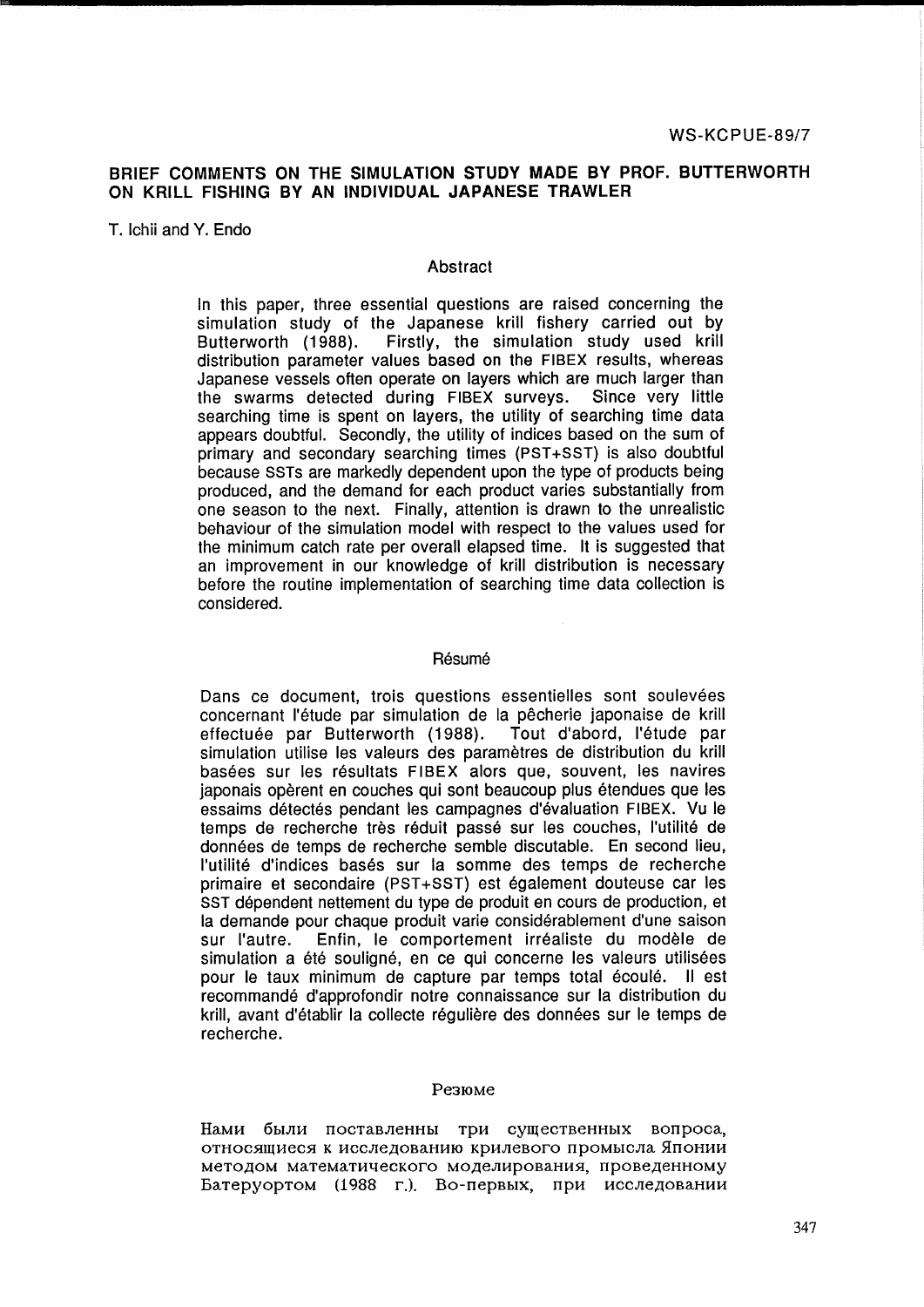методом математического моделирования использовались величины параметров распределения криля, основанные на результатах Программы FIBEX, в то время как японские суда часто ведут промысел в слоях, размер которых намного превышает размер скоплений, обнаруженных в ходе проведения съемок Программы FIBEX В связи с тем. что поиск при промысле в слоях занимает очень мало полезность времени времени. ланных  $\overline{\mathbf{u}}$ поиска подвергается сомнению. Во-вторых, мы сомневаемся в полезности показателей, полученных на основе суммы величин времени первичного и вторичного поиска (PST+SST), так как значения SST в значительной мере зависят от вида продукцииж при этом спрос на каждый вид продукции колеблется в значительной степени из сезона в сезон. В заключение, нами было указано на ненадежное повеление молели  $\overline{R}$ отношении минимальной интенсивности лова за общее время промысла. Было предложено расширить знания о распределении криля до начала регулярного сбора данных по времени поиска.

#### Resumen

En este documento se plantea tres cuestiones esenciales en relación con el estudio simulado japonés de pesca de krill llevado a cabo por Butterworth (1988). Primeramente, el estudio simulado utilizó valores de parámetros de distribución de krill basados en los resultados de FIBEX, mientras los bugues japoneses operan a menudo en capas las cuales son mucho más grande que los cardúmenes detectados durante los estudios FIBEX. Debido a que muy poco tiempo de búsqueda se emplea en capas, la utilidad de los datos de tiempo de búsqueda parece dudosa. Segundamente, la utilidad de los índices basados en en la suma de tiempos de búsqueda primarios y secundarios (PST+SST) es también dudosa porque SSTs son notablemente dependientes en el tipo de productos que son producidos y la demanda para cada producto varía substancialmente de una temporada a otra. Finalmente, se llama la atención al comportamiento ilusorio del modelo de simulación con respecto a los valores utilizados para el índice mínimo de capturas por tiempo transcurrido global. **Se** sugiere que un perfeccionamiento en nuestro conocimiento de la distribución de krill es necesario antes de considerar la ejecución rutinaria de recopilación de datos de tiempo de búsqueda.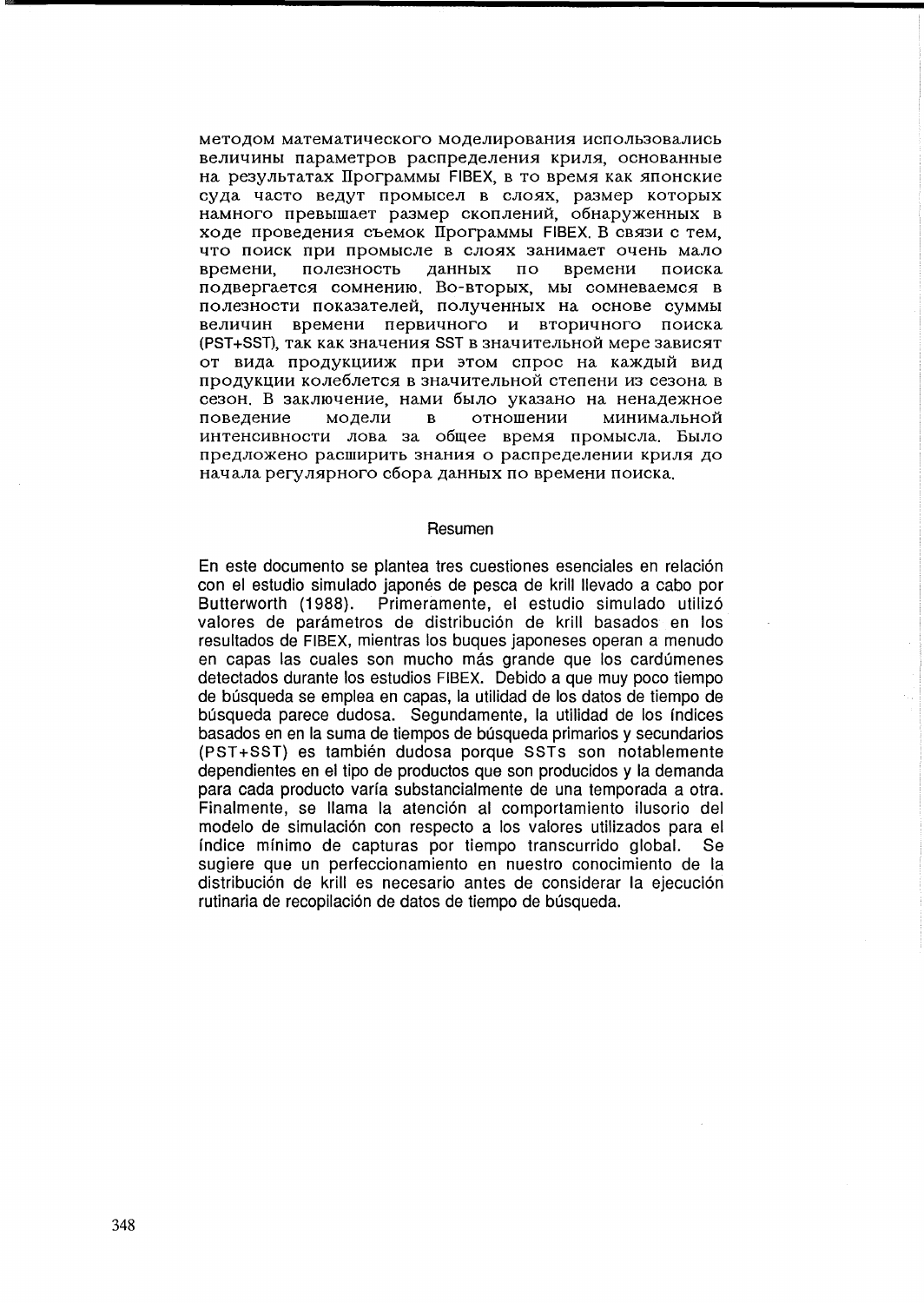Butterworth (1988) made a thorough examination of the usefulness of catch-per-unit-effort (CPUE) data from the Japanese fishery, and suggested that the collection of within-concentration searching times might improve the utility of the data. We commend his efforts in making the simulation as meaningful as possible by using most of the information available at present. His model, however, presents several essential questions and we do not think that CPUEs from the Japanese krill fishery are useful in estimating the change of within-concentration krill abundance even if searching times could be obtained. We present the reasons in the following paragraphs.

- (i) As he pointed out, the krill distribution model is based on parameters determined primarily from FIBEX surveys which did not cover the fishing grounds of Japanese trawlers. This causes a major inconsistency in addition to the FISHT problem (in reality, haul times are four to five times greater than in the model). In the peak season, krill usually occur in the form of layers which may be several kilometres in length, or in numerous large swarms (100 to 1 000 m wide) in harvestable concentrations so that primary searching time is usually considered to be nil. So while newly-caught krill are being processed, trawlers move around to kill time, thus finding many swarms. When the processing is about to finish, trawlers begin launching their nets aiming at the swarm(s) which have just been found. When no swarm is found in the vicinity of trawlers at that time, they return to the swarm(s) which were previously detected and marked on the chart. Searching times may not, therefore, have been suggested as being useful had krill distribution parameters been obtained from surveys covering fishing grounds.
- (ii) Prof. Butterworth concluded that the best index of krill abundance is TC/TFISHT/PST. Since it is not practical to collect PST (primary searching time), he suggested that TC/TFISHT/(PST +SST) might be useful, but its effectiveness is slightly less than that of the best index. We are, however, doubtful whether (PST+SST) can be an alternative to PST because SST (secondary searching time) differs according to the type, of products being produced (such as boiled and frozen, fresh and frozen, peeled krill and meal). Moreover, the demand for each product can be seen to change from year to year. We do, therefore, agree with him that before considering the routine implementation of collection of searching times, small-scale experiments to test the practicality of collection of this data, as well as further tests of the model to determine the robustness of PST-based indices to errors in recording should be carried out (Butterworth, 1988, p.43).
- (iii) In Butterworth's model the decision whether or not to leave a concentration is made on the basis of CRmin (the minimum catch rate per overall elapsed time). Over a range of 1 to 3 t/h for CRmin, his model shows some inconsistency in that the lower the CRmin, the more a trawler can catch during the fortnightly period, leading to the extreme of remaining in the concentration first found rather than moving between concentrations (Butterworth, 1988, p. 42 and Figure 8i). He suggested that there is a need to take into account temporal variability of distribution parameters and krill quality considerations in order to cover this weakness. We consider, however, that this weakness was caused by an underestimation of variability in within-concentration krill abundance and the searching ability of trawlers. In the model, within-concentration krill distribution parameters are assumed to be more or less the same from concentration to concentration and/or the searching abilities of trawlers are assumed to be not high, which results in the extreme of remaining in the concentrations first found, and makes movement between concentrations a waste of time. In reality, there seem to be a few harvestable concentrations among many unharvestable ones. Also if trawlers set the CRmin at an unreasonably low level, they would obtain a poor total catch. Actually, trawlers set the